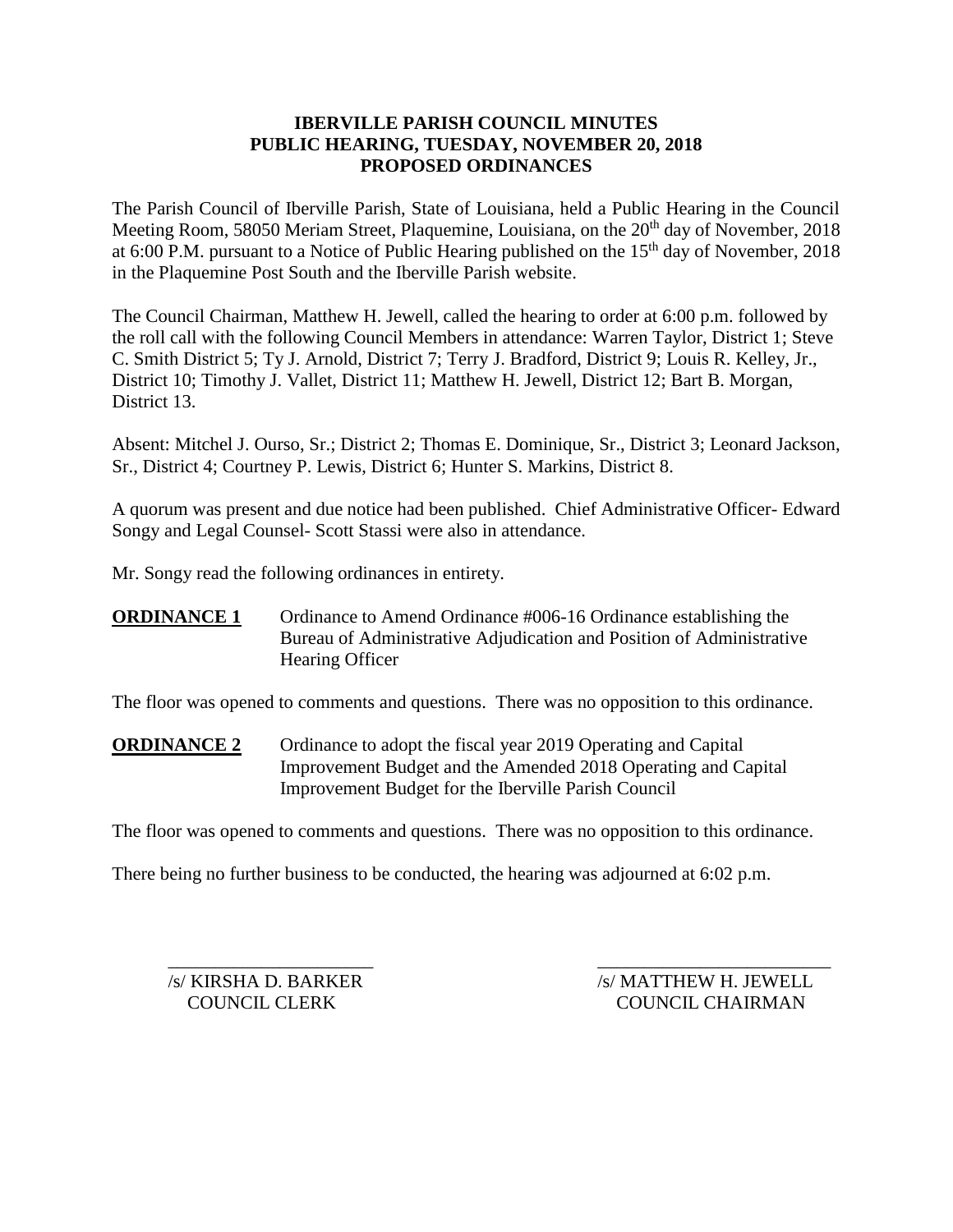### **IBERVILLE PARISH COUNCIL MINUTES REGULAR MEETING, TUESDAY, NOVEMBER 20, 2018**

The Parish Council of Iberville Parish, State of Louisiana, met in Regular Session, in the Council Meeting Room, 2nd Floor, Courthouse Building, 58050 Meriam Street, Plaquemine, Louisiana, on the 20<sup>th</sup> day of November, 2018.

The Council Chairman, Matthew H. Jewell, called the meeting to order at 6:30 p.m. followed by the roll call with the following Council Members in attendance: Warren Taylor, District 1; Mitchel J. Ourso, Sr.; District 2; Leonard Jackson, Sr., District 4; Steve C. Smith District 5; Ty J. Arnold, District 7; Hunter S. Markins, District 8; Terry J. Bradford, District 9; Louis R. Kelley, Jr., District 10; Timothy J. Vallet, District 11; Matthew H. Jewell, District 12; Bart B. Morgan, District 13.

Absent: Thomas E. Dominique, Sr., District 3; Courtney P. Lewis, District 6.

Chief Administrative Officer- Edward Songy and Legal Counsel- Scott Stassi were also in attendance.

A quorum was present and due notice had been published on the  $15<sup>th</sup>$  day of November, 2018. The Pledge of Allegiance followed.

Council Chairman Jewell called for anyone wanting to make public comments to register with the Clerk.

### ADDENDUM

Upon a motion by Councilman Morgan, and seconded by Councilman Kelley, it was moved to go into addendum and add the following item to the agenda. The motion having been duly submitted to a vote was duly adopted by the following yea and nay votes on roll call:

A) Resolution of official objection to the issuance of a U.S. Army Corps of Engineers Section 404 of the Clean Waters Act Permit for a proposed commercial and residential development on Burbank Drive and South Kenilworth in East Baton Rouge Parish

YEAS: Taylor, Ourso, Jackson, Smith, Arnold, Markins, Bradford, Kelley, Vallet, Morgan. NAYS: None. ABSTAIN: None. ABSENT: Dominique, Lewis.

The motion was declared adopted by the Chairman.

Upon a motion by Councilman Smith, and seconded by Councilman Kelley it was moved to go out of addendum. The motion having been duly submitted to a vote was duly adopted by the following yea and nay votes on roll call:

YEAS: Taylor, Ourso, Jackson, Smith, Arnold, Markins, Bradford, Kelley, Vallet, Morgan.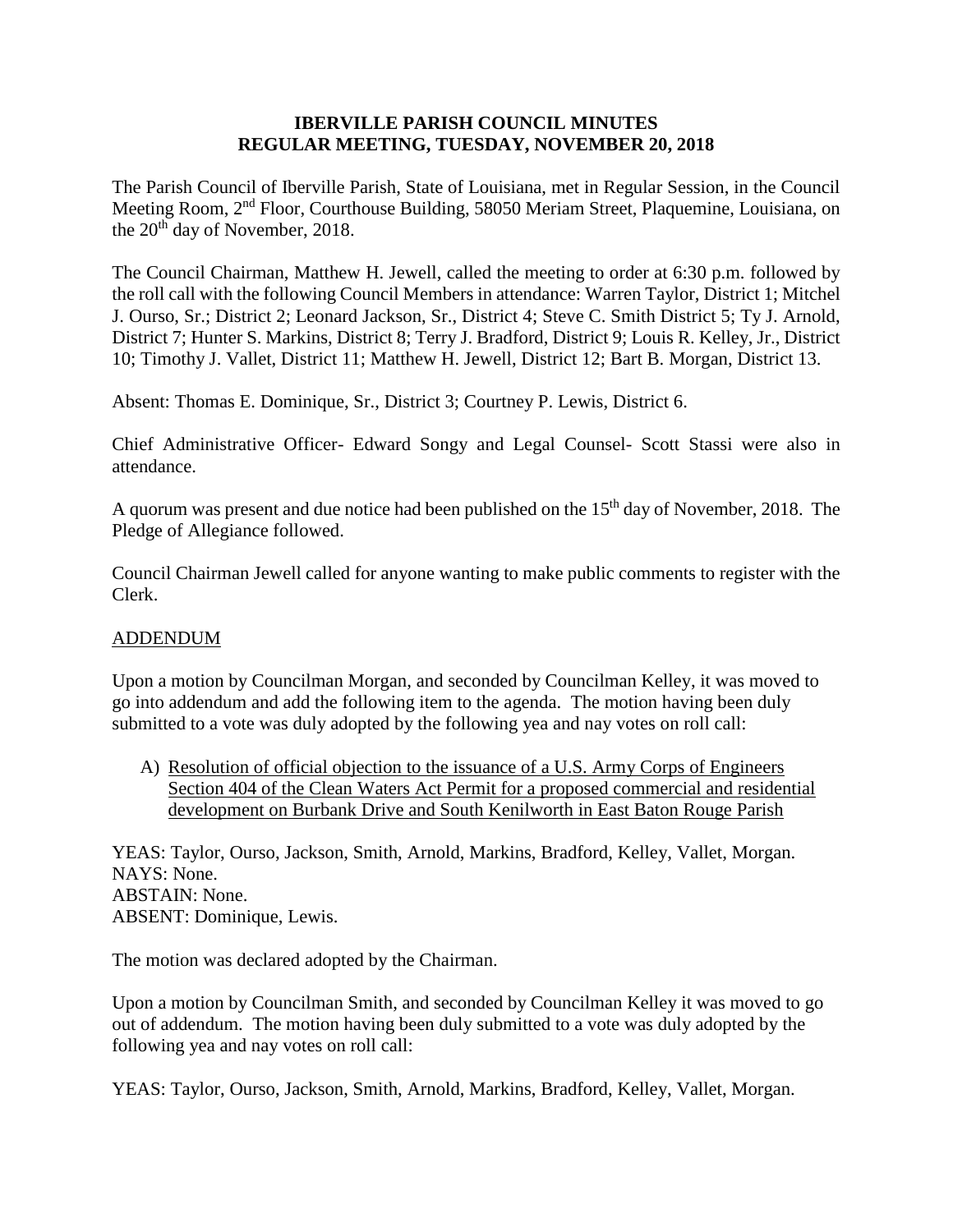NAYS: None. ABSTAIN: None. ABSENT: Dominique, Lewis.

The motion was declared adopted by the Chairman.

## PRESENTATIONS AND APPEARANCES

None.

## APPROVAL OF MINUTES

Upon a motion by Councilman Taylor, and seconded by Councilman Arnold, it was moved to wave the reading of the minutes of October 16, 2018 and approve as written. The motion having been duly submitted to a vote was duly adopted by the following yea and nay votes on roll call:

YEAS: Taylor, Ourso, Jackson, Smith, Arnold, Markins, Bradford, Kelley, Vallet, Morgan. NAYS: None. ABSTAIN: None. ABSENT: Dominique, Lewis.

The motion was declared adopted by the Chairman.

### PRESIDENT'S REPORT

CAO, Edward Songy, Jr. reported on the following in the absence of President Ourso:

- The Veterans Day Ceremony was held at the Civic Center on Monday, November 12, 2018 and it was a huge success.
- There have been rain delays on several Parish projects, including the Council on Aging in Maringouin, the Bayou Sorrell / Bayou Pigeon Fire Station, and the Parish Rifle Range.
- The closing on the K.C. Drive property for the Council on Aging facility in White Castle will be the week after Thanksgiving.
- Lastly, Mr. Songy wished everyone a Happy Thanksgiving.

## CHAMBER OF COMMERCE REPORT

Mr. Hank Grace was not present.

### FINANCIAL REPORT

Finance Director, Randall Dunn stated the proposed 2019 budget ordinance is being voted on tonight, and he would appreciate a vote of support from the Council. Financial statements were sent out, and Mr. Dunn asked if there were any questions. There were no questions.

### OLD BUSINESS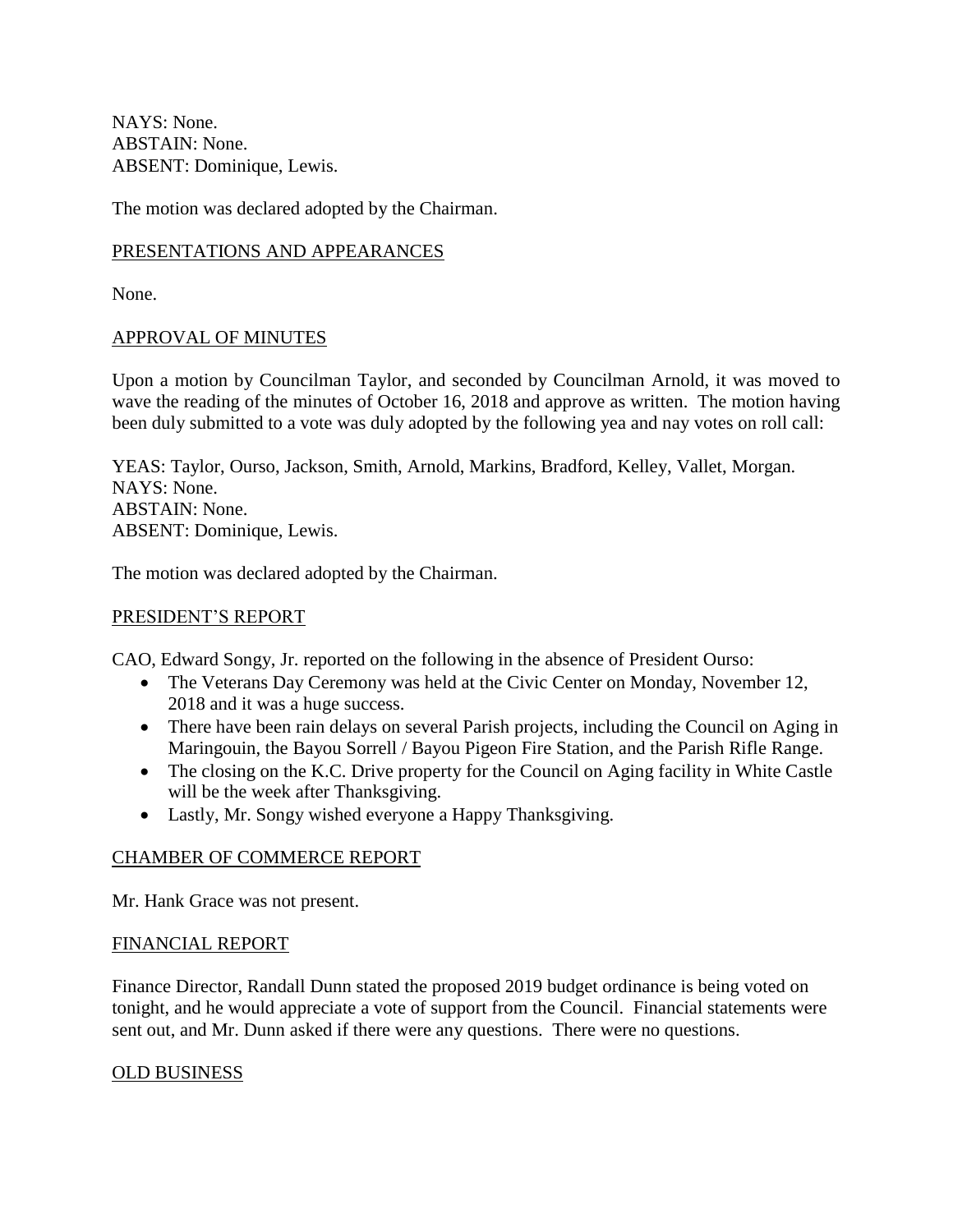### **ORDINANCE IPC# 013-18**

## **ORDINANCE TO AMEND SECTION 4-137 OF IBERVILLE PARISH ORDINANCE NUMBER 006-16 ESTABLISHING BUREAU OF ADMINISTRATIVE ADJUDICATION AND POSITION OF ADMINISTRATIVE HEARING OFFICER**

WHEREAS, Ordinance 006-16, Section 4-137 of the Compiled Ordinances of Iberville Parish currently provides: *"The officer shall have the authority to assess and levy all civil fines, penalties and costs relating to blighted property, abandoned property and/or for violations of public health, housing, fire code and environmental ordinances that now exist in the Code of Ordinances and those that are created hereinafter."*

WHEREAS, Section 4-137 of the Compiled Ordinances of Iberville Parish is amended to provide as follows: *" Hearing officers who have been duly appointed and sworn shall have the authority to hear and decide any alleged violation of all Ordinances of Iberville Parish, including but not exclusively, any alleged violation of any public health, housing (which shall also encompass the terms and applicable provisions of La. R.S. 14:107.3), fire and life safety code, environmental regulations and laws, or any matters involving alleged violations pertaining to blighted and/or abandoned properties.*

NOW THEREFORE BE IT ORDAINED AS FOLLOWS: That Section 4-137 of the Compiled Ordinances of Iberville Parish be amended to read as follows:

*"Hearing officers who have been duly appointed and sworn shall have the authority to hear and decide any alleged violation of all Ordinances of Iberville Parish, including but not exclusively, any alleged violation of any public health, housing (which shall also encompass the terms and applicable provisions of La. R.S. 14:107.3), fire and life safety code, environmental regulations and laws, or any matters involving alleged violations pertaining to blighted and/or abandoned properties."*

The foregoing ordinance which was previously introduced at the meeting of the Iberville Parish Council on October 16, 2018 and a summary thereof having been published in the official journal on November 15, 2018, the public hearing on this ordinance held on the  $20<sup>th</sup>$  day of November, 2018, at 6:00 p.m., in the Council Meeting Room, 58050 Meriam Street, Plaquemine, Louisiana, was brought up for final passage with a motion by Councilman Taylor, and seconded by Councilman Bradford, having been duly submitted to a vote, the ordinance was duly adopted by the following yea and nay vote on roll call:

YEAS: Taylor, Ourso, Jackson, Smith, Arnold, Markins, Bradford, Kelley, Vallet, Morgan. NAYS: None. ABSTAIN: None. ABSENT: Dominique, Lewis.

The ordinance was declared adopted by the Chairman on the 20<sup>th</sup> day of November, 2018.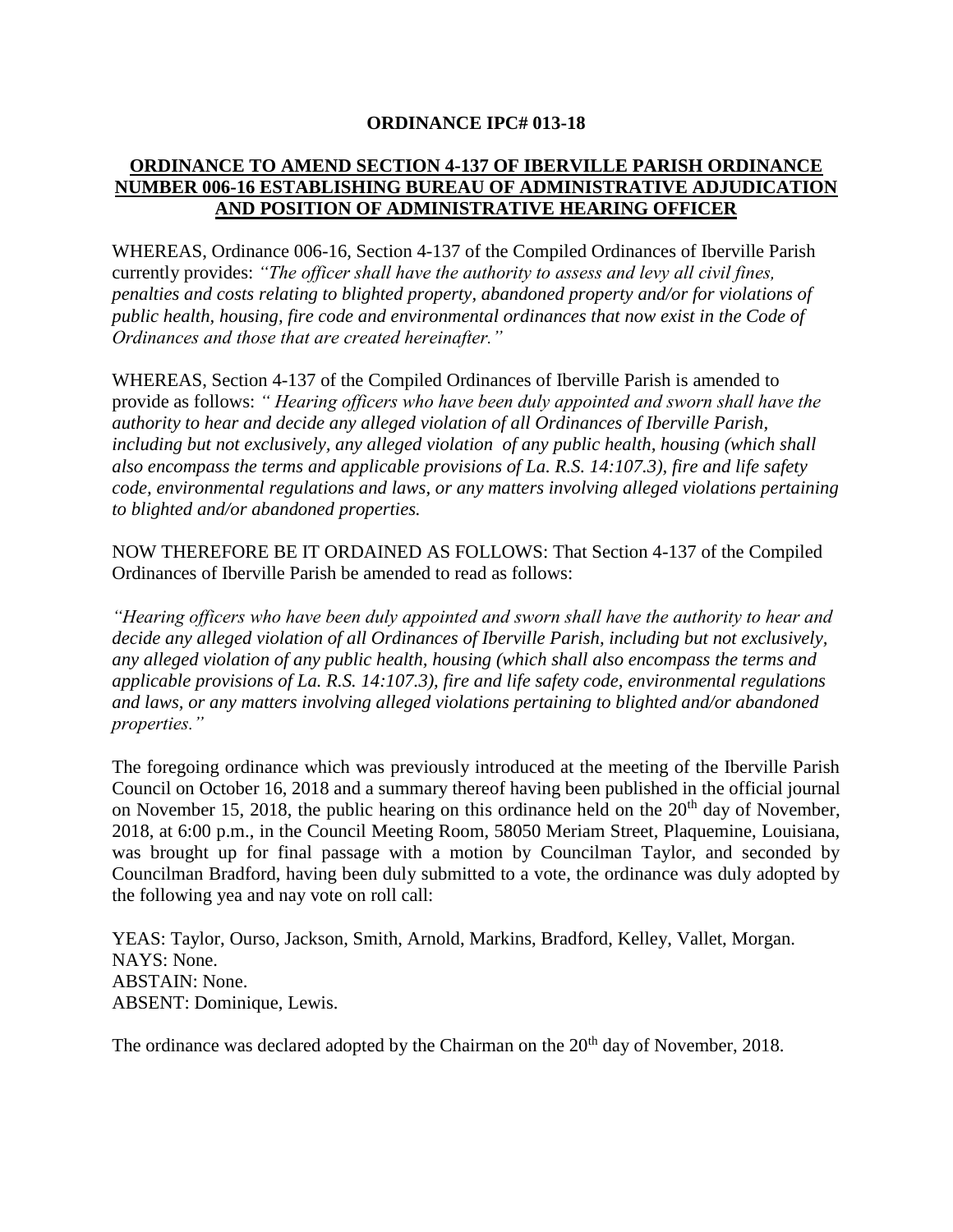## **ORDINANCE IPC# 014-18**

## **PROPOSED 2019 BUDGET AND AMENDED 2018 BUDGET ORDINANCE**

## **ORDINANCE TO ADOPT THE FISCAL YEAR 2019 OPERATING AND CAPITAL IMPROVEMENT BUDGET AND THE AMENDED 2018 OPERATING AND CAPITAL IMPROVEMENT BUDGET FOR THE IBERVILLE PARISH COUNCIL**

WHEREAS, Iberville Parish Home Rule Charter Sections 5-03 and 5-05 provide that the Iberville Parish Council shall adopt annually an operating budget and a capital improvement budget for the fiscal year of January 1, 2019 through December 31, 2019.

WHEREAS, the 2018 amended and 2019 Operating and Capital Improvement Budgets have been presented to the Iberville Parish Council and the General Public, and a public hearing will be held on the budgets and all proposed modifications, if any, on the  $20<sup>th</sup>$  day of November 2018, at 6:00 P.M.

WHEREAS, the Iberville Parish Department of Finance has submitted for appropriation requests to the State of Louisiana, Division of Administration, all requests for capital outlay funding for Parish projects, the Governor's Office of Rural Development, Department of Transportation & Development, Department of Labor, Department of Military Affairs, and Department of Health & Hospitals, and while it is not presently known if the requests will be approved and funded, the State funds shall be included in the 2019 budgets to the extent such funds are received by the Iberville Parish Council.

WHEREAS, the 2018 amended budget and the 2019 Operating and Capital Improvement budgets having been duly submitted for public hearing on the 20<sup>th</sup> day of November 2018.

NOW, THEREFORE, BE IT ORDAINED by the Iberville Parish Council, as follows;

"That the 2019 Operating and Capital Improvement budgets for the Iberville Parish Council be approved and adopted as amended.

"That the 2018 Amended Budget be approved and adopted."

"That a copy of the budgets shall be on file with the Iberville Parish Council Clerk and open for public inspection in accordance with law."

"That this ordinance be published in accordance with the provision of the Iberville Parish Home Rule Charter, and that the approved budget shall become effective January 1, 2019, in accordance with law."

The foregoing ordinance having been submitted to a vote, the substitute motion was adopted by the following yea and nay vote on roll call: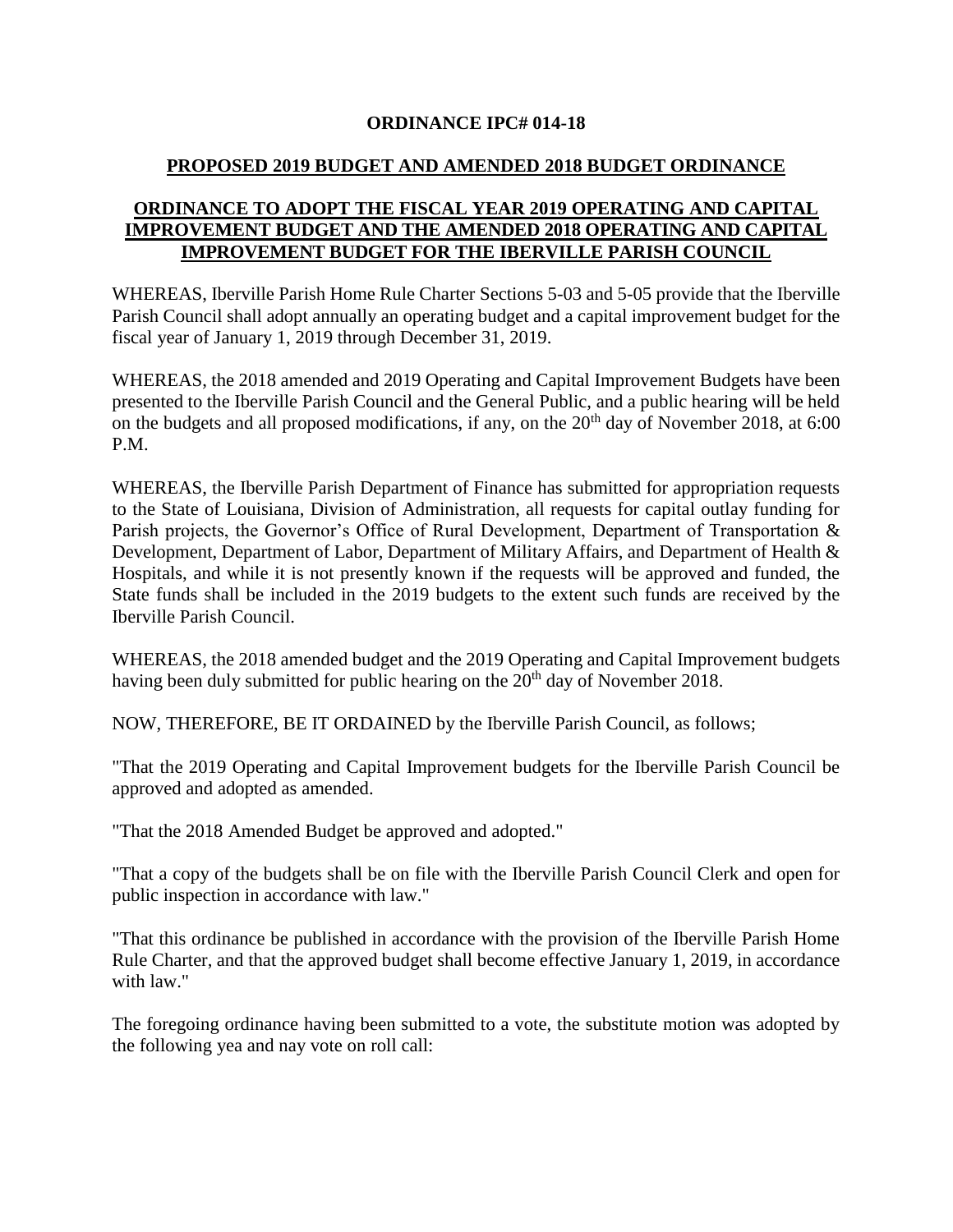The foregoing ordinance which was previously introduced at the meeting of the Iberville Parish Council on October 16, 2018 and a summary thereof having been published in the official journal on November 15, 2018, the public hearing on this ordinance held on the  $20<sup>th</sup>$  day of November, 2018, at 6:00 p.m., in the Council Meeting Room, 58050 Meriam Street, Plaquemine, Louisiana, was brought up for final passage with a motion by Councilman Taylor, and seconded by Councilman Bradford, having been duly submitted to a vote, the ordinance was duly adopted by the following yea and nay vote on roll call:

YEAS: Taylor, Ourso, Jackson, Smith, Arnold, Markins, Bradford, Kelley, Vallet, Morgan. NAYS: None. ABSTAIN: None. ABSENT: Dominique, Lewis.

The ordinance was declared adopted by the Chairman on the 20<sup>th</sup> day of November, 2018.

### NEW BUSINESS

None.

## RESOLUTION COMMITTEE REPORT

The Resolution Committee met on Tuesday, November 20, 2018 at 6:02 p.m., followed by the roll call with the following Resolution Committee Members only in attendance: Smith, Vallet, Arnold, Kelley, Jackson, Morgan.

Absent: Lewis, Markins, Dominique.

Council Chairman Jewell called for anyone wanting to make public comments to register with the Clerk.

The following resolutions were read aloud by Mr. Songy:

- A) Resolution in Support of Request for Army Surplus Helicopter and to Assume Responsibility for Upkeep, Safety and Maintenance of Equipment to be Located at Iberville Parish Veterans Memorial
- B) Resolution to Declare the Legal Holidays for 2019
- C) ADDENDUM- Resolution of official objection to the issuance of a U.S. Army Corps of Engineers Section 404 of the Clean Waters Act Permit for a proposed commercial and residential development on Burbank Drive and South Kenilworth in East Baton Rouge Parish

Councilman Vallet made a recommendation to forward all resolutions to the regular meeting, seconded by Councilman Smith. The recommendation having been duly submitted to a vote was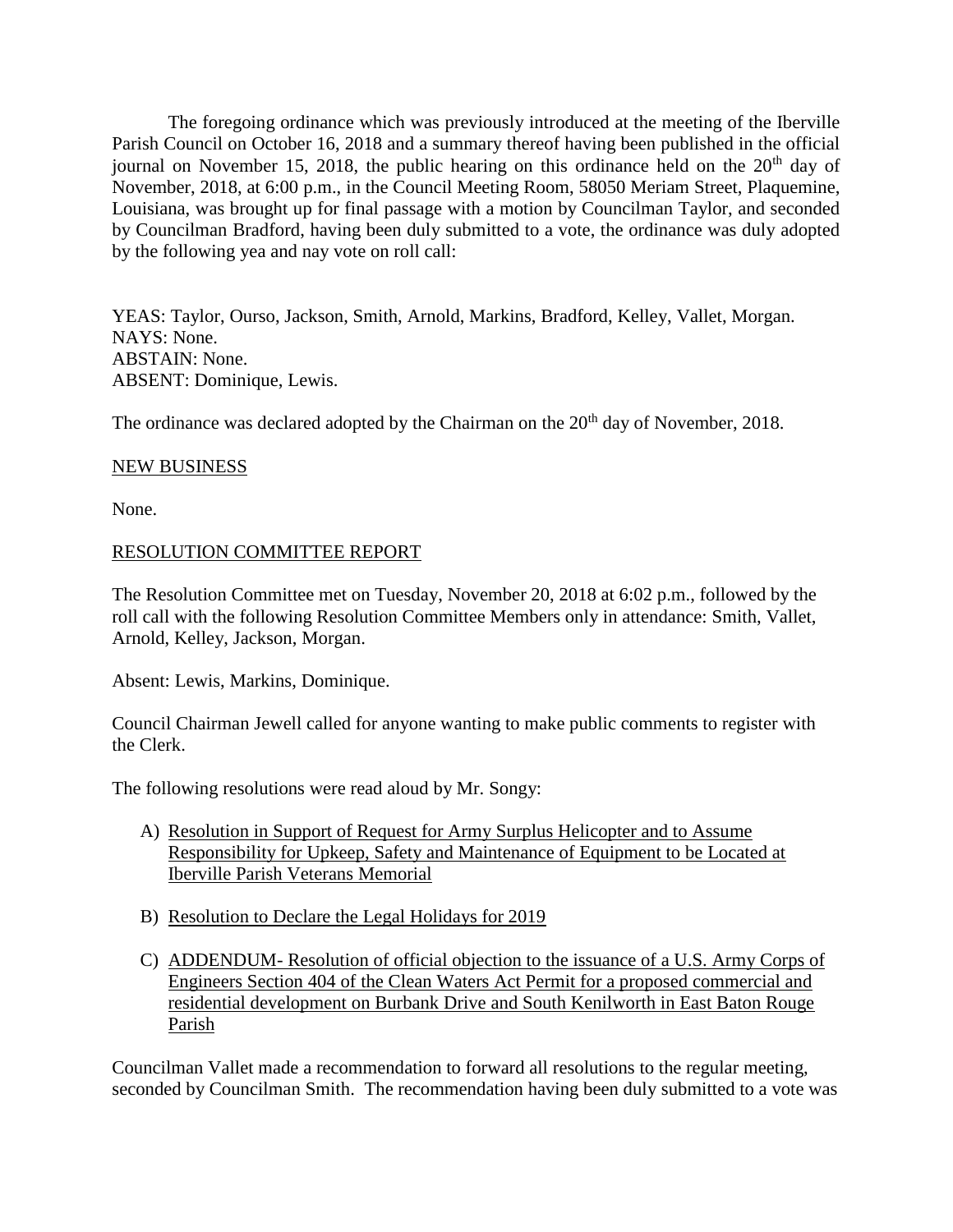duly adopted by the following yea and nay votes on roll call by Resolution Committee Members only:

YEAS: Smith, Vallet, Arnold, Kelley, Jackson, Morgan. NAYS: None. ABSTAIN: None. ABSENT: Lewis, Markins, Dominique.

The recommendation was declared adopted by the Chairman to forward these items to the regular meeting.

### RESOLUTION COMMITTEE REPORT- DURING THE REGULAR MEETING

### **RESOLUTION IPC# 2018-020**

## **RESOLUTION OF SUPPORT FOR REQUESTING DONATION OF COMBAT MATERIAL FROM UNITED STATES ARMY TO BE DISPLAYED AT IBERVILLE PARISH VETERANS MEMORIAL SITE**

 The following resolution was introduced by Councilman Smith and seconded by Councilman Arnold.

 WHEREAS, the Iberville Parish Council dedicated the "Iberville Parish Veterans Memorial" Site in November 2008 adjacent to the Iberville Parish Courthouse Complex located in Plaquemine, Louisiana.

 WHEREAS, the Iberville Parish Veterans Memorial serves as a tribute to all branches of the U.S. Military and is visited by numerous visitors and residents each year especially at the annual Veterans Day Ceremony to show their appreciation and support of our U. S. Military, especially those who served from Iberville Parish, Louisiana.

 WHEREAS, the Iberville Parish Council is seeking to enhance the Iberville Parish Veterans Memorial site by displaying a surplus Huey UH1 Helicopter at the site to remind all citizens of the importance of the U.S. Military and the sacrifices of our military to ensure our enduring freedom.

 WHEREAS, the Iberville Parish Council, agrees to assume any and all responsibility for the maintenance, upkeep and safety of the surplus Huey Helicopter while on display at the Iberville Parish Veterans Memorial site, which is located on public property.

 WHEREAS, the Iberville Parish Council will comply with all regulations of the United States Army for the display of the used Huey Helicopter at the Iberville Parish Veterans Memorial site.

The above resolution was duly adopted in regular session this  $20<sup>th</sup>$  day of November, 2018, by the following vote on roll call;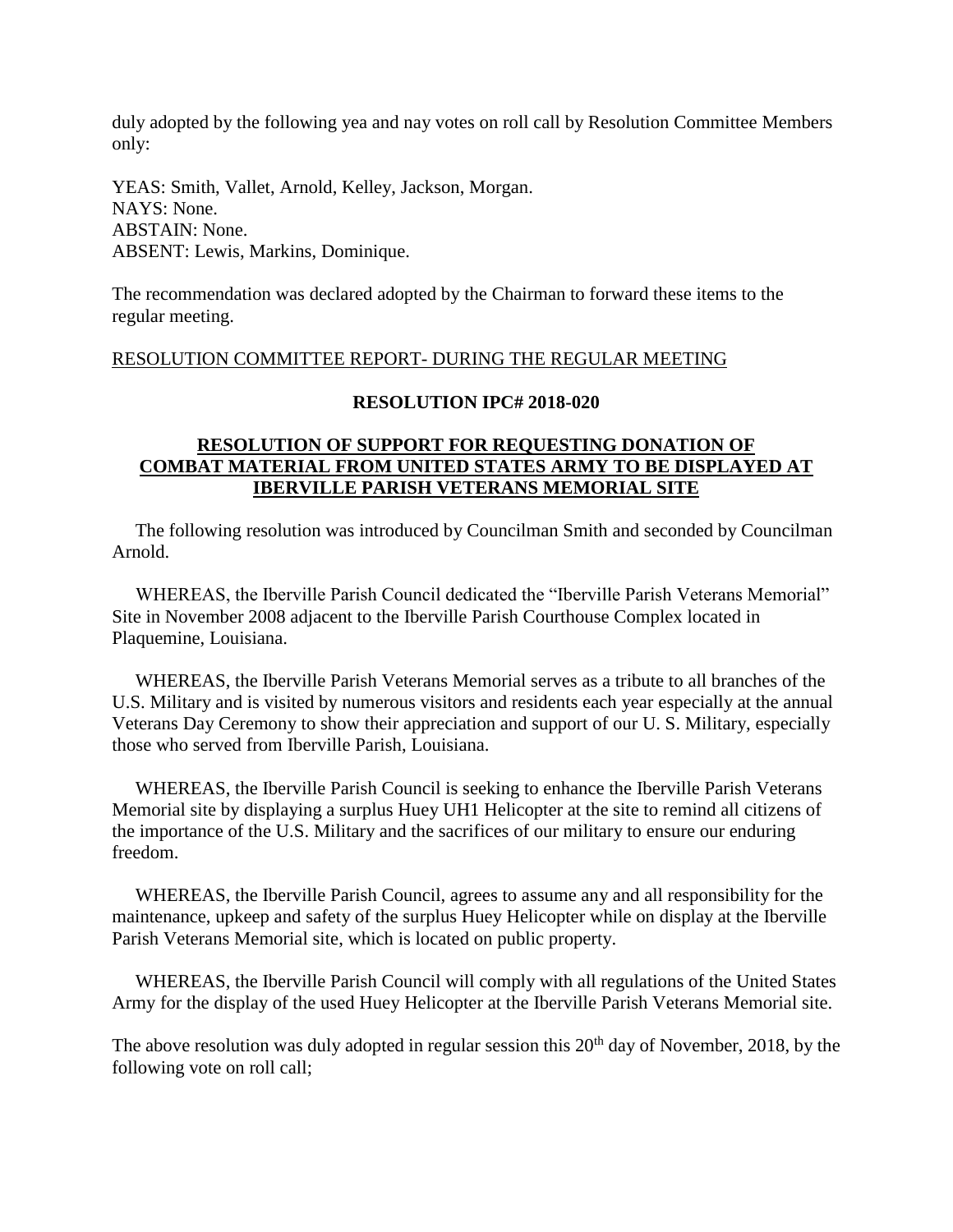YEAS: Taylor, Ourso, Jackson, Smith, Arnold, Markins, Bradford, Kelley, Vallet, Morgan. NAYS: None. ABSTAIN: None. ABSENT: Dominique, Lewis.

The resolution was declared adopted by the Chairman on  $20<sup>th</sup>$  day of November, 2018.

# **RESOLUTION IPC# 2018-021**

# **RESOLUTION TO DECLARE LEGAL HOLIDAYS FOR 2019**

 The following resolution was introduced by Councilman Smith and seconded by Councilman Arnold.

 WHEREAS, pursuant to the provisions of La. R.S. 1:55 and the Home Rule Charter, the Iberville Parish Council hereby approves the attached holiday schedule as public holidays for its employees.

NOW, THEREFORE, BE IT RESOLVED BY the Iberville Parish Council as follows:

 "That the attached holiday schedule for 2019 is hereby approved for parish council employees, insofar as practical, and that those essential public safety personnel and employees whose service is necessary and indispensable and required for the efficient administration of parish government shall be required to work on said holidays."

The above resolution was duly adopted in regular session this  $20<sup>th</sup>$  day of November, 2018, by the following vote on roll call;

YEAS: Taylor, Ourso, Jackson, Smith, Arnold, Markins, Bradford, Kelley, Vallet, Morgan. NAYS: None. ABSTAIN: None. ABSENT: Dominique, Lewis.

The resolution was declared adopted by the Chairman on  $20<sup>th</sup>$  day of November, 2018.

## **RESOLUTION IPC# 2018-022**

## **RESOLUTION OF OFFICIAL OBJECTION TO THE ISSUANCE OF A U.S. ARMY CORPS OF ENGINEERS SECTION 404 OF THE CLEAN WATERS ACT PERMIT FOR A PROPOSED COMMERCIAL AND RESIDENTIAL DEVELOPMENT ON BURBANK DRIVE AND SOUTH KENILWORTH IN EAST BATON ROUGE PARISH**

 The following resolution was introduced by Councilman Smith and seconded by Councilman Arnold.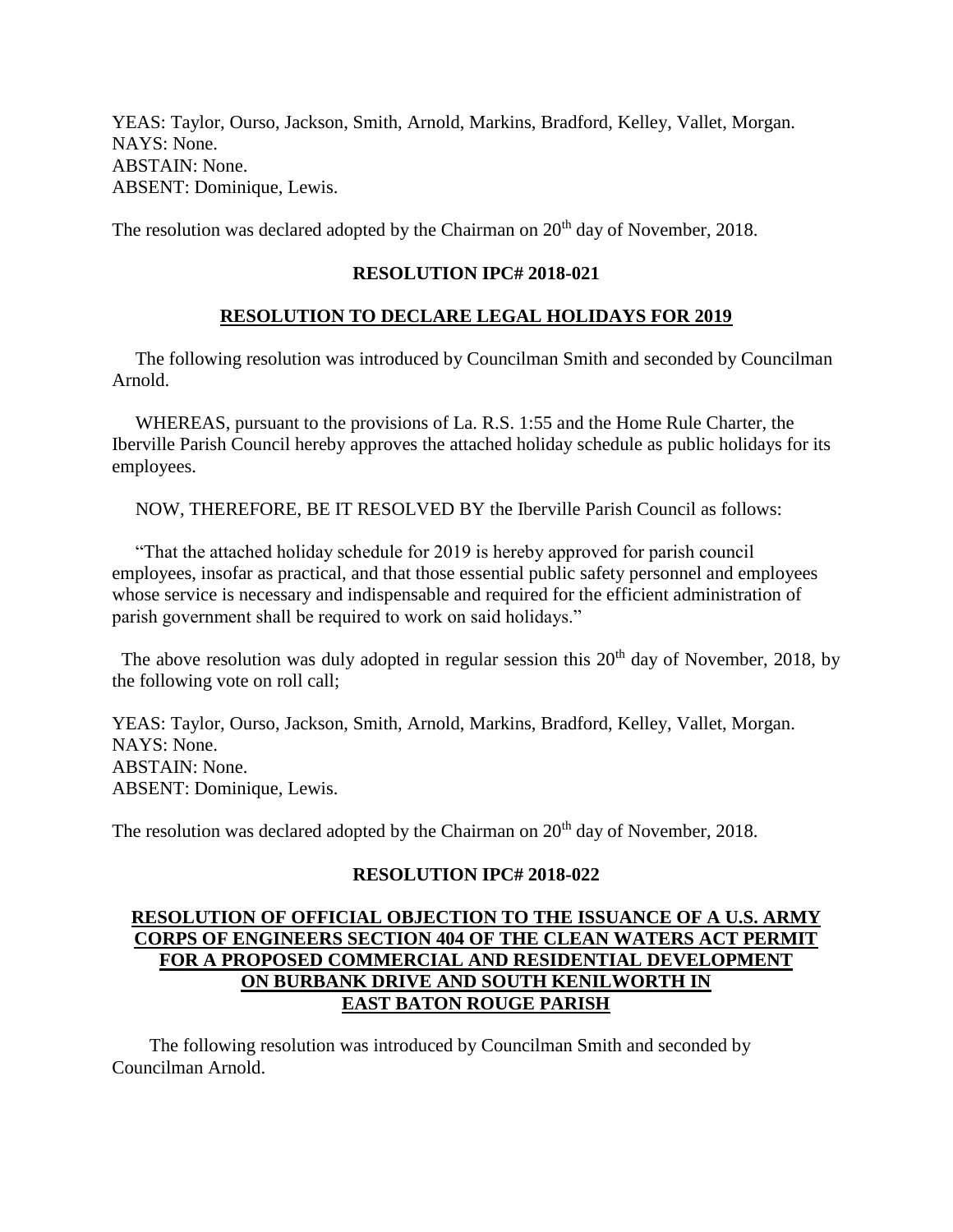WHEREAS, the U.S. Army Corps of Engineers has issued a Joint Public Notice regarding a Section 404 Permit Application submitted by Two Blind Mice, LLC for a proposed commercial and residential development on Burbank Drive and South Kenilworth Parkway in East Baton Rouge Parish located in wetlands and Elbow Bayou that drains into Bayou Fountain and therein into Manchac Bayou; and,

 WHEREAS, the project includes clearing, grading, excavation, and deposit of fill material to construct a strip mall, fast food restaurant, and 57 lot single-family residential development, which will result in approximately 97,000 cubic yards of fill in order to achieve required grade elevations, which will impact 8.56 acres of forested wetland and approximately 1,800 feet of Elbow Bayou; and,

 WHEREAS, it is the opinion of the Iberville Parish Council that the issuance of a permit for a project located within existing natural settings and in an area of designated wetlands, has a high potential to increase flood problems within the Bayou Fountain and Bayou Manchac Watershed; which problems were recently exhibited as a result of the Great Flood of 2016; and,

 WHEREAS, public officials in the region have been meeting with Congressional Representatives, Office of Community Development Disaster Recovery Representatives, GOHSEP, FEMA, NRCS, and DOTD in an effort to identify and implement flood risk reduction strategies on both a local and regional level; and,

 WHEREAS, allowing by permit, the continued development in wooded and wetland areas within this already challenged watershed, will only increase the rate of drainage runoff, as well as destroy the beneficial impacts from wetlands and natural habitats in reduction in both rate of runoff and quality of water; and further seems in contradiction to local and regional officials effort to develop and implement flood risk strategies.

 NOW THEREFORE BE IT RESOLVED, that the Iberville Parish Council hereby expresses our objection to the approval by the U.S. Army Corps of Engineers of a permit under Section 404 for this development; being Permit MVN2012-0098-CE; and,

 BE IT FURTHER RESOLVED, that efforts should be made to discourage developments within the wooded and wetland areas of this drainage basin, due to the flooding problems being experienced within the Bayou Fountain and Manchac drainage basin, with a belief that further degradation of areas within close proximity to wetlands and designated wetlands areas will only exacerbate the flooding and runoff problems currently experienced in the basin; and,

 BE IT FURTHER RESOLVED, that a copy of this Resolution of Objection be forwarded to the, U.S. Army Corps of Engineers, the Iberville Parish Congressional delegation, and the Louisiana Department of Environmental Quality – Water Permits Division.

The above resolution was duly adopted in regular session this  $20<sup>th</sup>$  day of November, 2018, by the following vote on roll call;

YEAS: Taylor, Ourso, Jackson, Smith, Arnold, Markins, Bradford, Kelley, Vallet, Morgan.